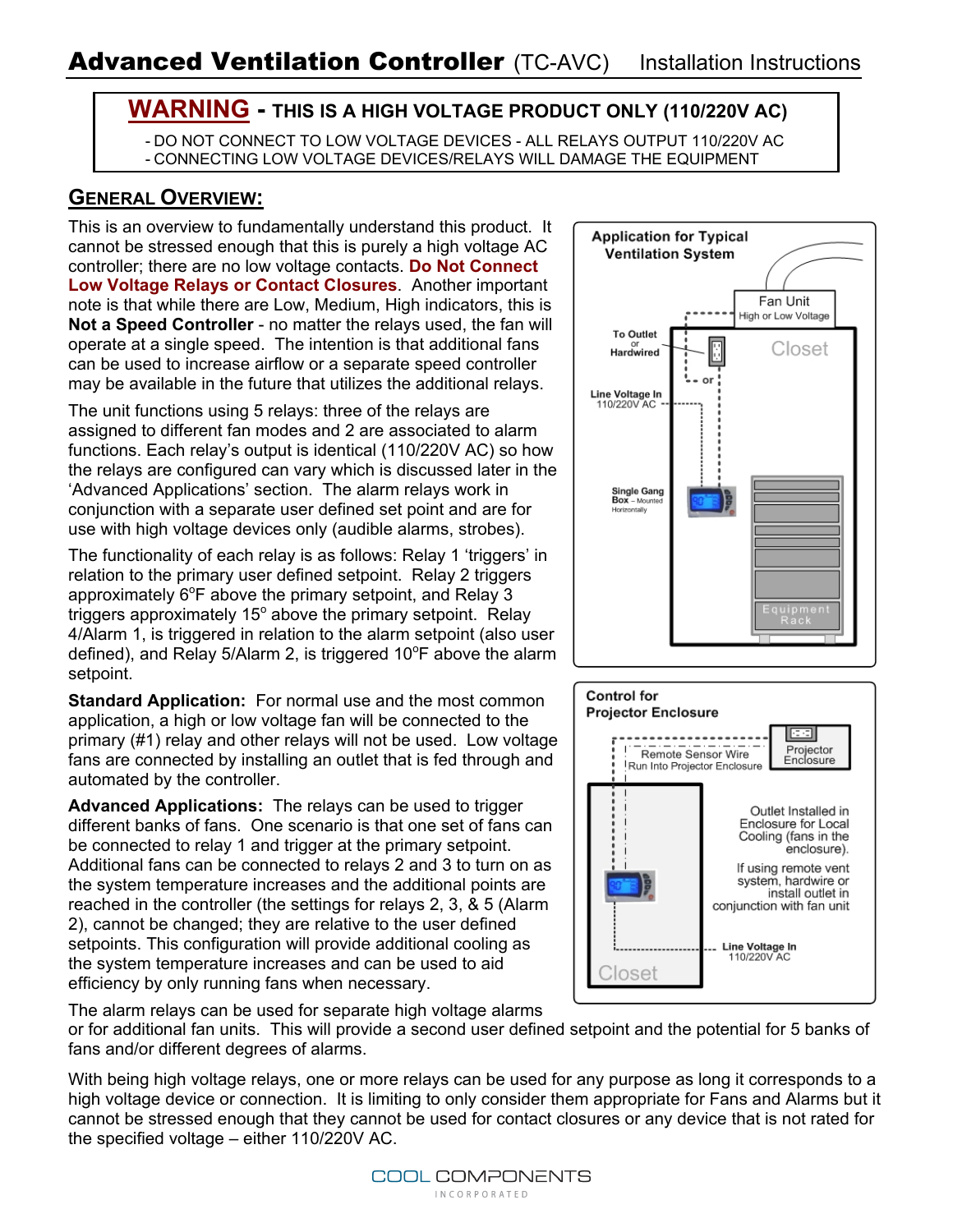### **BUTTONS**

**MODE** – The mode button is used for programming the alarm feature.

**FAN** – The fan button is used to determine Auto versus Manual Modes. Manual modes are for testing the unit as the unit should always be in Auto mode for normal operation. When pressing the fan button, the unit moves between the different relays and cycles to Auto mode. The corresponding icons will illuminate and trigger the appropriate relays (detailed below).



Up & Down - To select temperature for main<br>setpoint and alarm setpoint Press either button to set<br>main setpoint. For alarm,<br>press Mode first FAN - For switching between fan & Pressing cycles through fan relays

- Low = Relay 1 Med = Relay 2 High =  $Relay 3$
- Fail = Alarm 1 Fail (Flashing) = Alarm 2

Auto = Normal operating mode

When cycling through the Fan modes, all relays will turn on (High, Med, Low) which indicates that all relays are activated. When pressed again, the relays will be turned on and off. Note: The 'Low' relay may not go off if the unit's setpoint is lower than the ambient temperature.

#### **LOCATING THE UNIT**

Ensure to locate this controller where it will not be confused with HVAC thermostats. The ideal location will be inside electronic closets or of course the rack versions will be mounted on the front or back of the rack. If using the built-in temperature sensor, ensure it is in a position where AC or Heat is not being blown onto the unit and avoid sunlight and areas in general where temperature may not be accurate.

For wall/closet applications, the unit should be installed in a single gang electrical box turned sideways.

#### **CONNECTING THE UNIT**

**Note: This unit should only be connected by a qualified and licensed electrician. This is a high voltage device; mis-wiring will cause serious injury and/or damage the unit. Check and follow all local and applicable building codes.** 

**Wiring Incoming Power**: 110/120V: Connect the Line Voltage to L1 & L2 – typically black (hot) wire to L1 and white (neutral) wire to L2-0. The unit does not require a ground. 220/240V: Connect power feeds to L1 & L2.

**Wiring Fan**: 110/120V: If only one fan is being powered, connect the hot lead to COOL 1 (location 3) and connect the neutral to L2. You will have to connect all neutral wires together and then supply a single lead to L2.

If connecting more than one fan that will be triggered separately, connect the hot wire for each fan to the corresponding and desired relays. Cool  $2 =$ Relay 2 = The second point where a fan will turn on (approx  $6^{\circ}F$  above the setpoint). Cool 3 = Relay 3 = the  $3<sup>rd</sup>$  point where the fan will turn on/off (approx  $15^{\circ}$ F above the primary setpoint).

**Alarm Wiring:** High Voltage Alarms can be wired to the unit but **ONLY HIGH VOLTAGE, DO NOT CONNECT TO LOW VOLTAGE CONTACT CLOSURES OR OTHER DEVICES!!!** This may include alarms, buzzers, strobes, etc.

> COOL COMPONENTS **INCORPORATED**